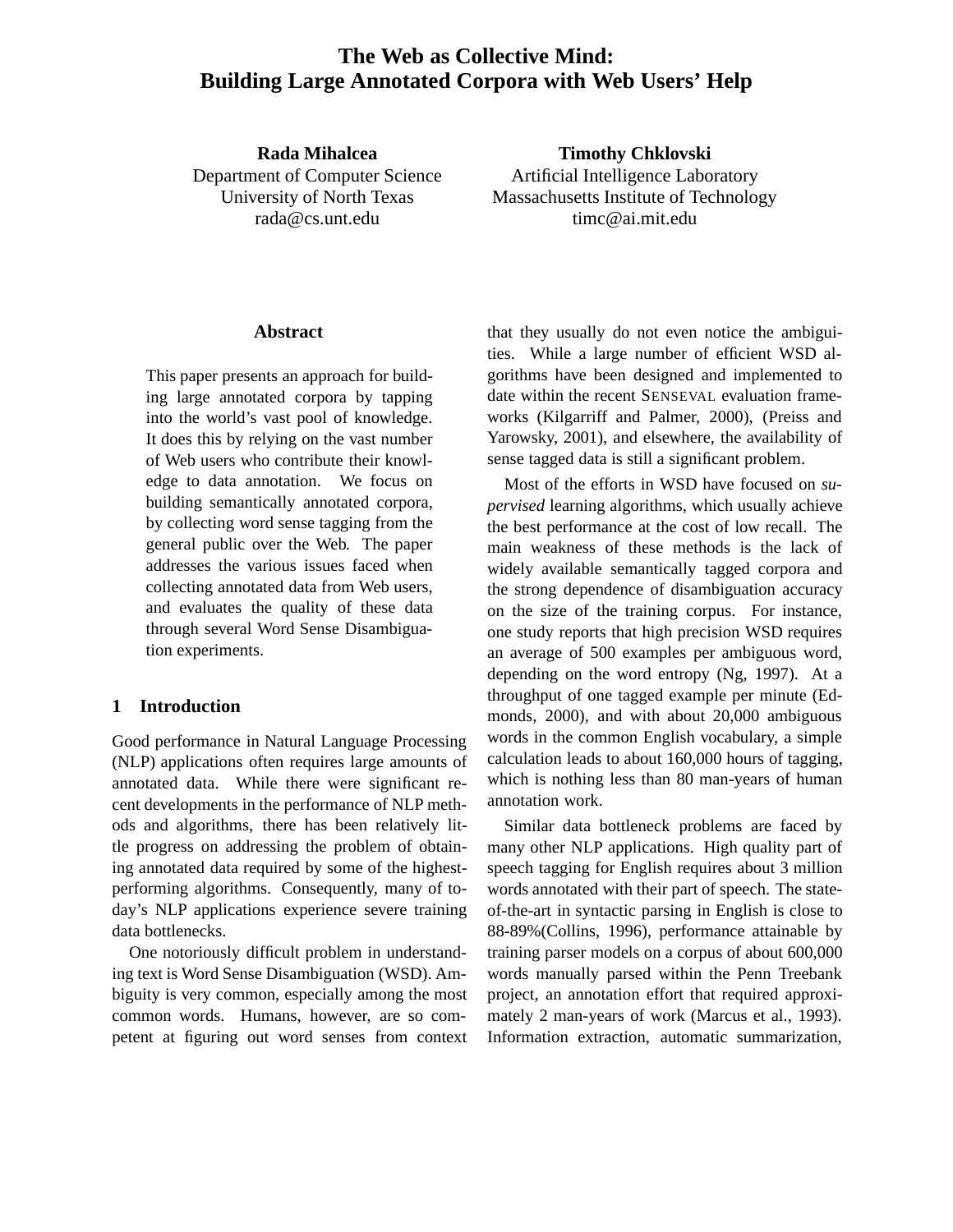anaphora resolution, and other tasks also strongly require large annotated corpora. Since the tagging process is usually done by trained lexicographers, it is very expensive, and limits the size of such corpora to a handful of tagged texts.

In this paper, we present a Web-based system that aims to create large sense tagged corpora with the help of Web users. The annotation workload is distributed among millions of potential human annotators, which is likely to significantly reduce the cost and the duration of the annotation process. We investigate the amount and quality of the data produced during first year of deployment of the activity, and present results obtained during WSD experiments that rely on this sense tagged data.

The paper is organized as follows. We first review the sense tagged corpora currently available, and show the limitations imposed by the traditional method of annotating data by hiring lexicographers. Next, we describe the Web-based system that we employ to collect lexically annotated corpora from Web users, and evaluate the quantity and quality of the data collected during the first year of activity. Finally, we present the results obtained during WSD experiments relying on these data, which represent an additional proof towards the validity of the annotation process.

## **2 Sense Tagged Corpora**

The availability of large amounts of semantically tagged data is crucial for creating successful WSD systems. Yet, as of today, only few sense tagged corpora are publicly available (See http://www.senseval.org for currently available sense tagged corpora).

One of the first large scale hand tagging efforts is reported in (Miller et al., 1993), where a subset of the Brown corpus was tagged with WordNet (Miller, 1995) senses. The corpus includes a total of 234,136 tagged word occurrences, out of which 186,575 are polysemous. There are 88,058 noun occurrences of which 70,214 are polysemous.

The next significant hand tagging task was reported in (Bruce and Wiebe, 1994), where 2,476 usages of *interest* were manually assigned with sense tags from the Longman Dictionary of Contemporary English (LDOCE). This corpus was used in various experiments, with classification accuracies ranging from 75% to 90%, depending on the algorithm and features employed.

The high accuracy of the LEXAS system (Ng and Lee, 1996) is due in part to the use of large corpora. For this system, 192,800 word occurrences have been manually tagged with senses from Word-Net. The set of tagged words consists of the 191 most frequently occurring nouns and verbs. The authors mention that approximately one man-year of effort was spent in tagging the data set.

Recently, the SENSEVAL competitions have been providing a good environment for the development of supervised WSD systems, making freely available large amounts of sense tagged data for about 100 words. During SENSEVAL-1 (Kilgarriff and Palmer, 2000), data for 35 words was made available adding up to about 20,000 examples tagged with respect to the Hector dictionary. The size of the tagged corpus increased with SENSEVAL-2 (Preiss and Yarowsky, 2001), when 13,000 additional examples were released for 73 polysemous words. This time, the semantic annotations were performed with respect to WordNet.

Additionally, (Kilgarriff, 1998) mentions the Hector corpus, with about 300 word types with 300- 1000 tagged instances for each word, selected from a 17 million word corpus.

With the approach described in this paper, we aim at creating a very large sense tagged corpus by making use of the incredible resource of knowledge constituted by millions of Web users. We use techniques for active learning to utilize this resource efficiently.

## **3 Building Sense Tagged Corpora with the Help of Web' Users**

To overcome the current lack of sense tagged data and the limitations imposed by the creation of such data using trained lexicographers, we designed a system that enables the collection of semantically annotated corpora over the Web.

Sense tagged examples are collected using a Webbased application that allows contributors to annotate words with their meanings. Tagging is organized by word: for each ambiguous word for which we want to build a sense tagged corpus, users are presented with a set of natural language (English)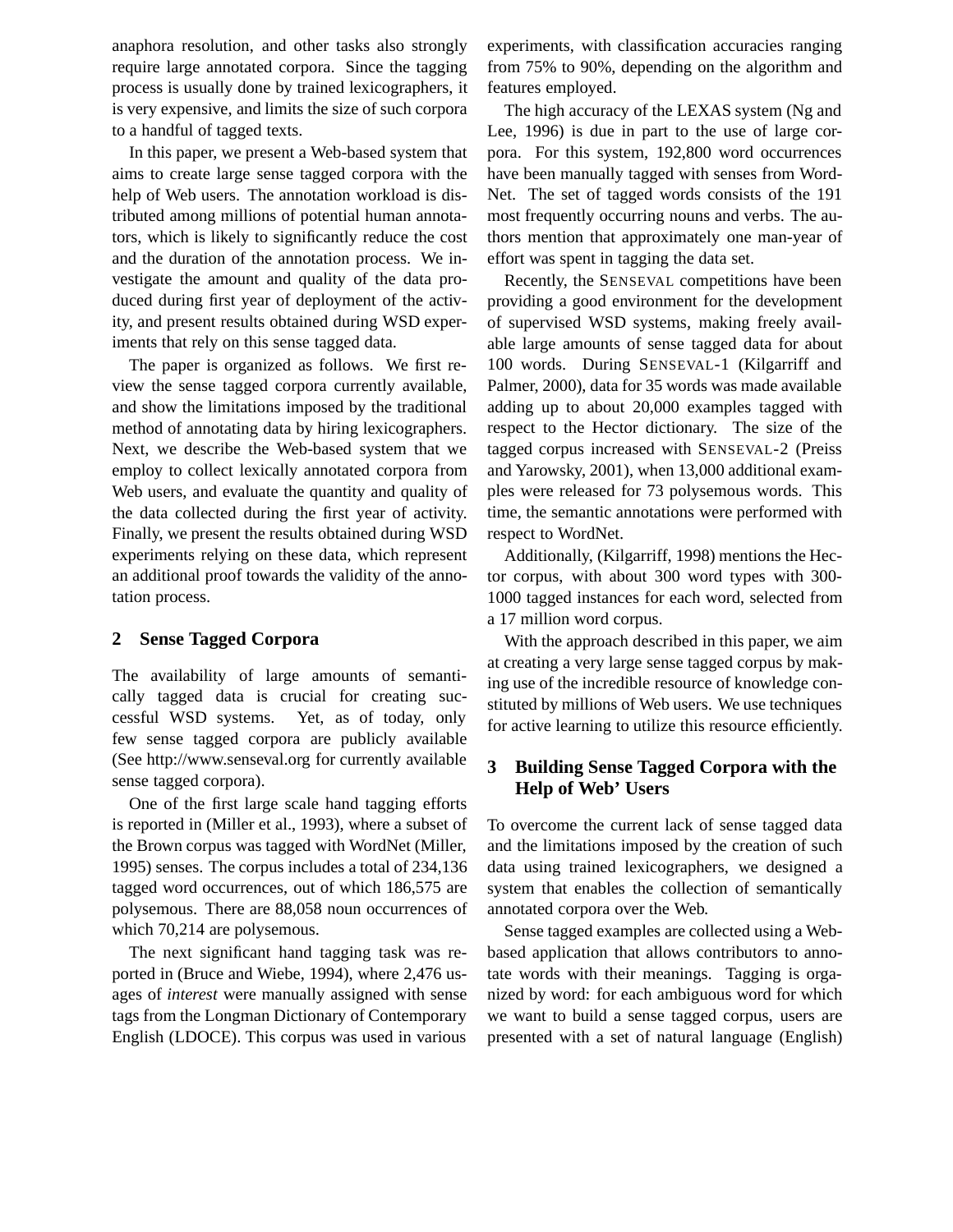sentences that include an instance of the ambiguous word.

The overall process proceeds as follows. Initially, example sentences are extracted from a large textual corpus. If other training data is not available, a number of these sentences are presented to the users for tagging in *Stage 1*. Next, this tagged collection is used as training data, and active learning is used to identify in the remaining corpus the examples that are "hard to tag". These are the examples that are presented to the contributors for tagging in *Stage 2*. For all tagging, users are asked to select the sense they find to be the most appropriate in the given sentence. The selection is made from a drop-down list containing all WordNet senses of the current word, plus two additional choices, "unclear" and "none of the above." The results of any automatic classification or the classification submitted by other users are not presented so as to not bias the contributor's decisions. Based on early feedback from both researchers and contributors, a future version of the system may allow contributors to specify more than one sense for a given instance. As will be elaborated below, the current approach of collecting redundant tagging already addresses this to some degree.

#### **3.1 Data**

The starting corpus we use is formed by a mix of three different sources of data, namely the *Penn Treebank* corpus (Marcus et al., 1993), the *Los Angeles Times* collection, as provided during TREC conferences, and *Open Mind Common Sense*1, a collection of about 500,000 commonsense assertions in English as contributed by volunteers over the Web (Singh, 2002)<sup>2</sup>. A mix of several sources, each covering a different spectrum of usage, is used to increase the coverage of word senses and writing styles. While the first two sources are well known to the NLP community, the *Open Mind Common Sense* constitutes a fairly new textual corpus. It consists mostly of simple single sentences. These sentences tend to be explanations and assertions similar to glosses of a dictionary, but phrased in a more common language and with many sentences per sense.

We are currently in the process of integrating the *British National Corpus*, and we are planning to also integrate the *American National Corpus* as soon as it will become available.

#### **3.2 Sense Inventory**

The sense inventory used in the current system implementation is WordNet (Miller, 1995). Users are presented with the current sense definitions from WordNet, and asked to decide on the most appropriate meaning in the given context. Future versions of the system may adopt a new sense inventory, or use the coarse sense classes from WordNet, since the current fine granularity of WordNet was occasionally a source of confusion and eventually discouraged some of them to return to the tagging task.

#### **3.3 Active Learning**

To minimize the amount of human annotation effort needed to build a tagged corpus for a given ambiguous word, we have an active learning component that has the role of selecting for annotation only those examples that are the most informative.

According to (Dagan et al., 1995), there are two main types of active learning. The first one uses memberships queries, in which the learner constructs examples and asks a user to label them. In natural language processing tasks, this approach is not always applicable, since it is hard and not always possible to construct meaningful unlabeled examples for training. Instead, a second type of active learning can be applied to these tasks, which is *selective sampling*. In this case, several classifiers examine the unlabeled data and identify only those examples that are the most informative, that is the examples where a certain level of disagreement is measured among the classifiers.

We use a simplified form of active learning with selective sampling, where the instances to be tagged are selected as those instances where there is a disagreement between the labels assigned by two different classifiers. The two classifiers are trained on a relatively small corpus of tagged data, which is formed either with (1) Senseval training examples, in the case of Senseval words, or (2) examples obtained with the system itself, when no other training data is available.

<sup>1</sup> http://commonsense.media.mit.edu

 $2$ See also (Singh et al., 2002) for additional details regarding the quality of free-form entered information, evaluation, bias, and the level of difficulty of the collected knowledge.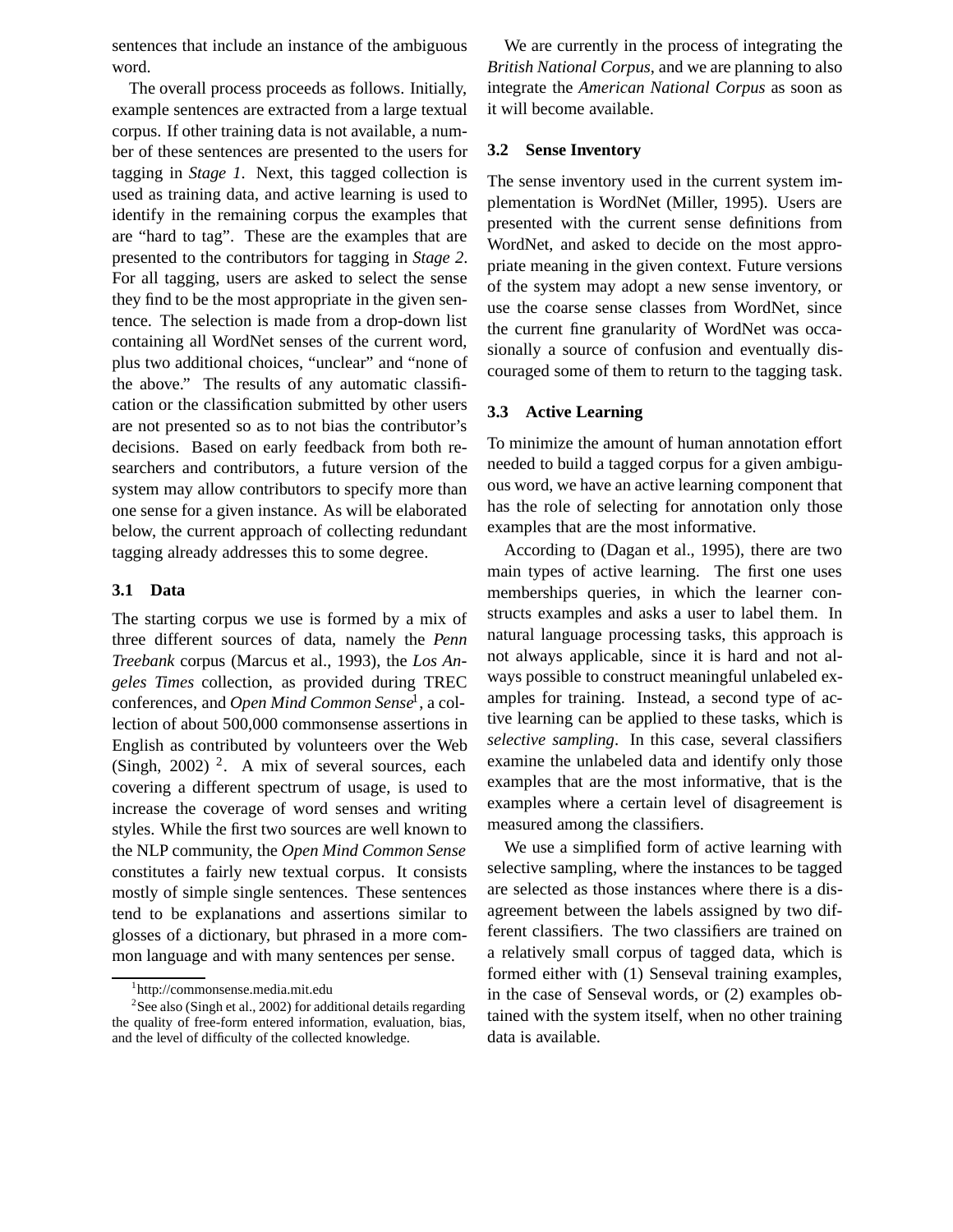The first classifier is a Semantic Tagger with Active Feature Selection (STAFS) (Mihalcea, 2002). The system consists of an instance based learning algorithm improved with a scheme for automatic feature selection. It relies on the fact that different sets of features have different effects depending on the ambiguous word considered. Rather than creating a general learning model for all polysemous words, STAFS builds a separate feature space for each individual word. The features are selected from a pool of eighteen different features that have been previously acknowledged as good indicators of word sense, including: part of speech of the ambiguous word itself, surrounding words and their parts of speech, keywords in context, noun before and after, verb before and after, and others. An iterative forward search algorithm identifies at each step the feature that leads to the highest cross-validation precision computed on the training data.

The second classifier is a COnstraint-BAsed Language Tagger (COBALT). The system treats every training example as a set of soft constraints on the sense of the word of interest. WordNet glosses, hyponyms, hyponym glosses and other WordNet data is also used to create soft constraints. Currently, only "keywords in context" type of constraint is implemented, with weights accounting for the distance from the target word. The tagging is performed by finding the sense that minimizes the violation of constraints in the instance being tagged. COBALT generates confidences in its tagging of a given instance based on how much the constraints were satisfied and violated for that instance.

Both taggers use WordNet 1.7 dictionary glosses and relations. The performance of the two systems and their level of agreement were evaluated on the Senseval noun data set. The two systems agreed in their classification decision in 54.96% of the cases. This low agreement level is a good indication that the two approaches are fairly orthogonal, and therefore we may hope for high disambiguation precision on the agreement set. Indeed, the tagging accuracy measured on the set where both COBALT and STAFS assign the same label is 82.5%, a fairly high figure.

Table 1 lists the precision for the agreement and disagreement sets of the two taggers. The low precision on the instances in the disagreement set justifies

|                       | Precision      |                  |  |  |  |
|-----------------------|----------------|------------------|--|--|--|
| System                | (fine grained) | (coarse grained) |  |  |  |
| <b>STAFS</b>          | 69.5%          | 76.6%            |  |  |  |
| <b>COBALT</b>         | 59.2%          | 66.8%            |  |  |  |
| <b>STAFSOCOBALT</b>   | 82.5%          | 86.3%            |  |  |  |
| STAFS - STAFS∩COBALT  | 52.4%          | 63.3%            |  |  |  |
| COBALT - STAFS∩COBALT | 30.09%         | 42.07%           |  |  |  |

Table 1: Disambiguation precision for the two individual classifiers and their agreement and disagreement sets

referring to these as "hard to tag". These are the instances that are presented to the users for tagging in the active learning stage.

## **4 Quality and Quantity of Semantically Annotated Corpora Collected over the Web**

Collecting from the general public holds the promise of providing much data at low cost. It also makes attending to two aspects of data collection more important: (1) ensuring contribution quality, and (2) making the contribution process engaging to the contributors.

To ensure contribution quality, redundant tagging is collected for each item. The system currently uses the following rules in presenting items to volunteer contributors:

- Two tags per item. Once an item has two tags associated with it, it is not presented for further tagging.
- One tag per item per contributor. We allow contributors to submit tagging either anonymously or having logged in. Anonymous contributors are not shown any items already tagged by contributors (anonymous or not) from the same IP address. Logged in contributors are not shown items they have already tagged.

In all, automatic assessment of the quality of tagging seems possible, and, based on the experience of similar volunteer contribution projects (Singh, 2002), the rate of maliciously misleading or incorrect contributions has been surprisingly low.

During the first year of activity, we collected almost 100,000 individual sense taggings from contributors. Of that number, approximately 16,500 tags came from using the system in the classrooms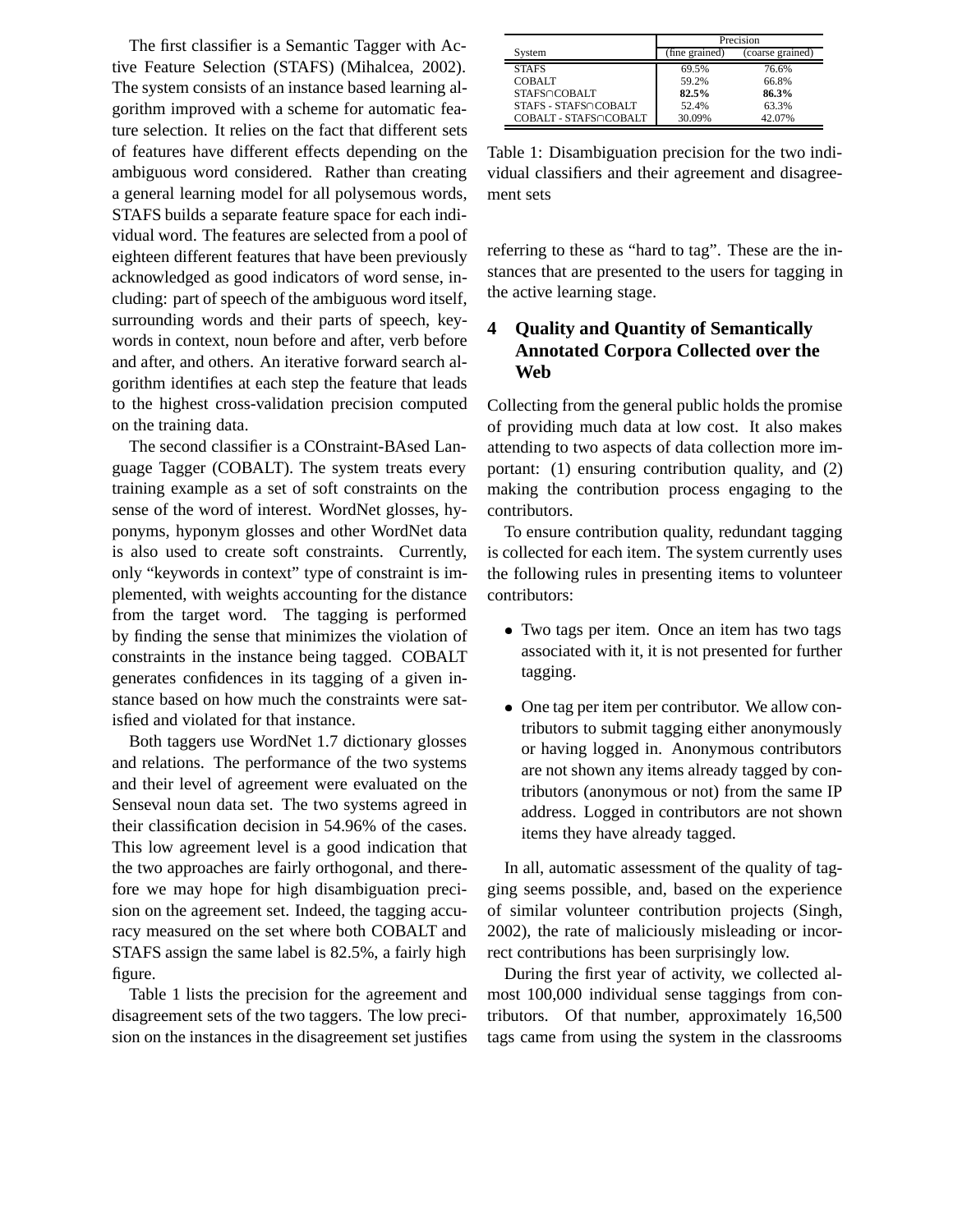as a teaching aid (the web site provides special features for this). Future rate of collection depends on the site being listed in various directories and on the contributor repeat visit rate. We are also experimenting with prizes to encourage participation.

There are two main figures that we measured to evaluate the quality of the annotation task. One is *inter tagger agreement*, which represents the agreement between the tags assigned by two different annotators. The other is *replicability*, which measures the degree to which an annotation experiment can be replicated. According to (Kilgarriff, 1999), the capability of recreating a set of annotated data is an even more telling indicator of annotation quality than the inter-annotator agreement.

## **4.1 Inter-Tagger Agreement**

In terms of inter-annotator agreement, the results obtained so far can be directly compared with the agreement figures previously reported in the literature. (Kilgarriff, 2002) mentions that for the SENSEVAL-2 nouns and adjectives there was a 66.5% agreement between the first two tags collected for each item. About 12% of their tagging consisted of multi-word expressions and proper nouns, which are usually not ambiguous, and which are not considered during our data collection process. So far we measured a 62.8% inter-tagger agreement for single word tagging, plus close-to-100% precision in tagging multi-word expressions and proper nouns (as mentioned earlier, this represents about 12% of the annotated data). This results in an overall agreement of about 67.3% which is reasonable and closely comparable with previous figures.

## **4.2 Replicability**

To measure the replicability of the tagging process performed by Web users, we had to replicate a tagging experiment where the annotation was performed with "trusted humans." To this end, we used the data set for the noun "interest," made available by (Bruce and Wiebe, 1994). In this data set, consisting of 2,369 examples, the annotation was done with respect to LDOCE, and therefore we had first to map the sense entries from this dictionary to Word-Net. The mapping did not pose any particular problems, and consists of one-to-one mappings for the

| Number of         | Precision | Error rate   |           |  |
|-------------------|-----------|--------------|-----------|--|
| training examples | baseline  | <b>STAFS</b> | reduction |  |
| any               | 63.32%    | 66.23%       | 9%        |  |
| >100              | 75.88%    | 80.32%       | 19%       |  |
| > 200             | 63.48%    | 72.18%       | 24%       |  |
| > 300             | 45.51%    | 69.15%       | 43%       |  |

Table 2: Precision and error rate reduction for various sizes of the training corpus.

six LDOCE entries, plus one WordNet entry not defined in LDOCE, for which we discarded all corresponding examples from the Open Mind annotation.

Next, we identified and eliminated all the examples in the corpus that contained collocations (e.g. "interest rate"); these examples account for more than 35% of the data. Finally, the remaining 1,438 examples were displayed on the Web-based interface for tagging.

Out of the 1,438 examples, 1,066 had two tags that agreed, therefore a 74% inter-annotator agreement for single words tagging<sup>3</sup>. Out of these  $1,066$ items, 967 have a tag that coincides with the tag assigned in the experiments reported in (Bruce and Wiebe, 1994), which leads to an 90.8% replicability for single words tagging (note that the 35% monosemous multi-word expressions are not taken into account by this figure). This is close to the 95% replicability scores mentioned in (Kilgarriff, 1999) for annotation experiments performed by lexicographers.

## **5 Word Sense Disambiguation Experiments**

For additional evaluations of the quality of the data collected from Web users, we used these data sets in disambiguation experiments, performed using the STAFS WSD system. Two sets of experiments were performed. One set of experiments involved the corpus constructed by Web users, and evaluations were performed using ten-fold cross validations runs. This is the *intra-corpus* experiment, were both training and test sets are from the same source. The second experimental set involved *intercorpora* evaluations, where the training corpus provided during SENSEVAL-2 evaluation exercise was

<sup>&</sup>lt;sup>3</sup>Adding the 35% monosemous multi-word expressions tagged with 100% precision, leads to an overall 83% intertagger agreement for this particular word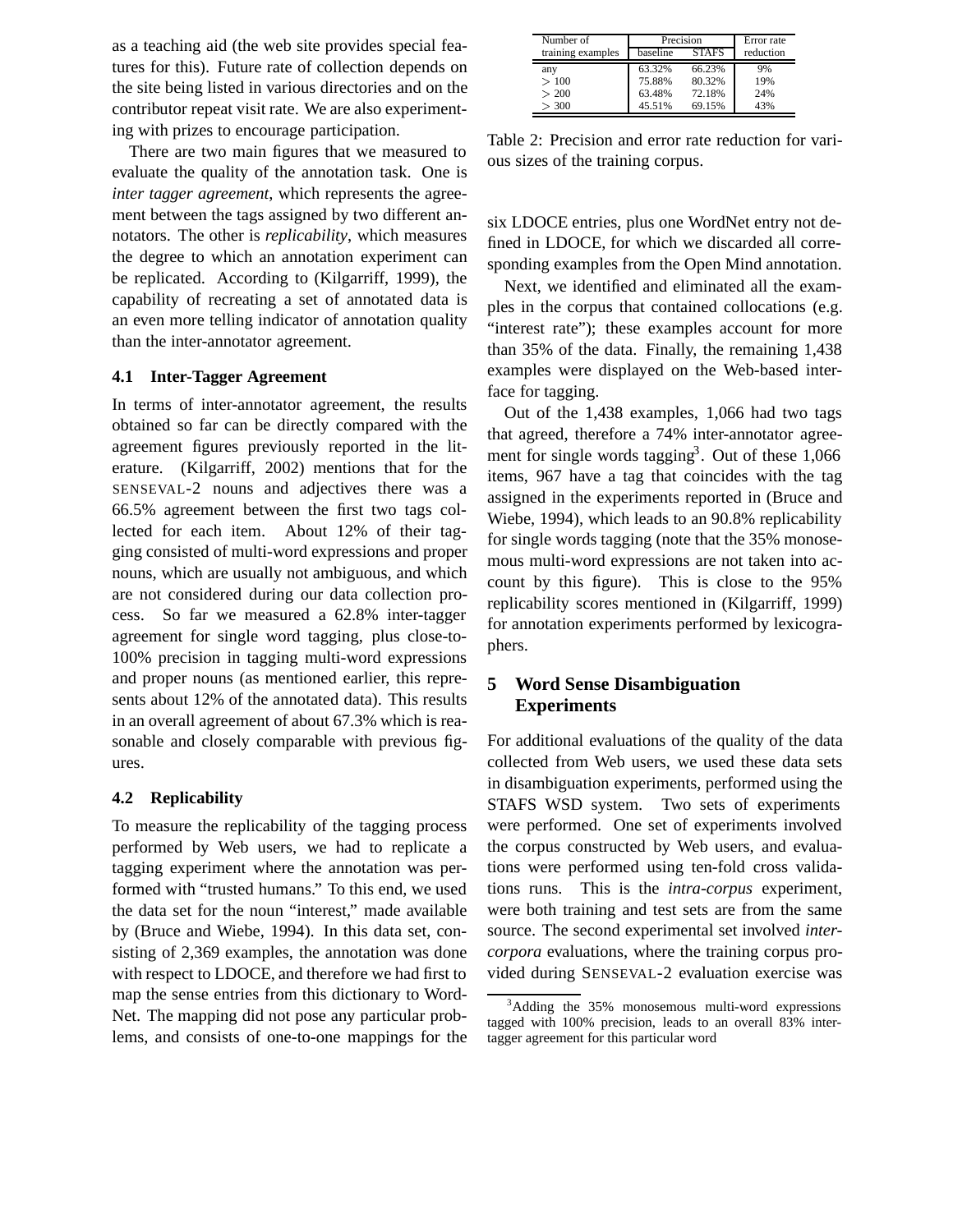augmented with examples contributed by Web users, and subsequently tested on the SENSEVAL-2 test data.

## **5.1 Intra-corpus WSD**

In this experiment, we employ the STAFS WSD system, with a fixed set of features, and evaluated the WSD performance in 10-fold cross validation runs. We also compute a simple baseline, consisting of a simple heuristic that assigns the most frequent sense by default (also computed during 10-fold cross validation runs). Table 3 lists: all words for which we collect sense tagged data with at least 100 annotated examples available; the number of items with full inter-annotator agreement; the most frequent sense baseline; and the precision achieved with STAFS.

For the total of 280 words for which data were collected from Web users, the average number of examples per word is 87. The most frequent sense heuristic yields correct results in 63.32% overall. When disambiguation is performed using STAFS, restricting the system to a simple set of features consisting of the word itself, the word's part of speech, and a surrounding context of two (words and their corresponding parts of speech), the overall precision is 66.23%, which represents an error reduction of about 9% with respect to the most frequent sense heuristic.

Moreover, the average for the 72 words which have at least 100 training examples (the words listed in Table 3) is 75.88% for the most frequent sense heuristic, and 80.32% when using STAFS, resulting in an error reduction of 19%. When at least 200 examples are available per word, the most frequent sense heuristic is correct 63.48% of the time, and STAFS is correct 72.18% of the time, which represents a 24% reduction in disambiguation error. Table 2 lists the precisions obtained with the most frequent sense heuristic and STAFS, as a function of corpus size. The error reduction rates grow steadily with the number of training examples.

For the words for which more data was collected from Web users, the improvement over the most frequent sense baseline was larger. This agrees with prior work by other researchers (Ng, 1997), (Banko and Brill, 2001), who noted that additional annotated data is likely to bring significant improvements in disambiguation quality.

|           | SENSEVAL-2 |        | $SENSEVAL-2 + OMWE$ |        |  |  |
|-----------|------------|--------|---------------------|--------|--|--|
| Word      | Fine       | Coarse | Fine                | Coarse |  |  |
| art       | 60.2%      | 65.3%  | 61.2%               | 68.4%  |  |  |
| authority | 70.7%      | 85.9%  | 76.1%               | 90.2%  |  |  |
| bar       | 45.7%      | 58.3%  | 46.4%               | 57.0%  |  |  |
| bum       | 75.6%      | 77.8%  | 66.7%               | 78.9%  |  |  |
| chair     | 81.2%      | 81.2%  | 82.6%               | 82.6%  |  |  |
| channel   | 52.1%      | 54.8%  | 49.2%               | 56.2%  |  |  |
| child     | 60.9%      | 62.5%  | 56.2%               | 57.8%  |  |  |
| church    | 62.5%      | 62.5%  | 67.2%               | 67.2%  |  |  |
| circuit   | 49.4%      | 49.4%  | 48.2%               | 50.6%  |  |  |
| day       | 65.5%      | 65.5%  | 66.2%               | 67.6%  |  |  |
| detention | 68.8%      | 68.8%  | 71.9%               | 71.9%  |  |  |
| dyke      | 82.1%      | 82.1%  | 82.1%               | 82.1%  |  |  |
| facility  | 58.6%      | 93.1%  | 48.3%               | 94.8%  |  |  |
| fatigue   | 79.1%      | 83.7%  | 76.7%               | 81.4%  |  |  |
| feeling   | 64.7%      | 64.7%  | 64.7%               | 64.7%  |  |  |
| grip      | 54.7%      | 74.5%  | 62.7%               | 70.6%  |  |  |
| hearth    | 71.9%      | 87.5%  | 71.9%               | 87.5%  |  |  |
| holiday   | 77.4%      | 83.9%  | 77.4%               | 87.1%  |  |  |
| lady      | 77.4%      | 86.8%  | 77.4%               | 88.7%  |  |  |
| material  | 50.7%      | 60.9%  | 53.6%               | 66.7%  |  |  |
| mouth     | 56.7%      | 85.0%  | 66.7%               | 90.0%  |  |  |
| nation    | 70.3%      | 73.0%  | 70.3%               | 73.0%  |  |  |
| nature    | 65.2%      | 76.1%  | 69.6%               | 84.8%  |  |  |
| post      | 58.2%      | 62.0%  | 57.0%               | 60.8%  |  |  |
| restraint | 48.9%      | 60.0%  | 57.8%               | 68.9%  |  |  |
| sense     | 54.7%      | 54.7%  | 58.5%               | 60.4%  |  |  |
| spade     | 57.6%      | 57.6%  | 51.5%               | 51.5%  |  |  |
| stress    | 56.4%      | 82.1%  | 56.4%               | 82.1%  |  |  |
| yew       | 78.6%      | 96.4%  | 78.6%               | 96.4%  |  |  |
| Average   | 63.99%     | 72.27% | 64.58%              | 73.78% |  |  |

Table 4: Evaluation using SENSEVAL-2 and Webusers examples

## **5.2 Inter-corpora experiments**

In these experiments, we enlarge the set of training examples provided within the Senseval evaluation exercise with the examples collected from Web users, and evaluate the impact on performance of these new training examples. Table 4 shows the results obtained on the test data when only SENSEVAL-2 training data were used, and the results obtained with both SENSEVAL-2 and Webusers training examples. The same system as in the previous experiments is used in this experiment. Only examples pertaining to single words were used (that is, we eliminate the SENSEVAL-2 examples pertaining to collocations).

There is a small error rate reduction of 2% for the fine grained scoring, but a more significant error reduction of 5.7% for coarse grained scoring. Notice that the examples used in our Web-based system are drawn from a corpus completely different than the corpus used for SENSEVAL-2 examples, and therefore the sense distributions are often different, and do not always match the test data sense distributions (as is the case when train and test data are drawn from the same source).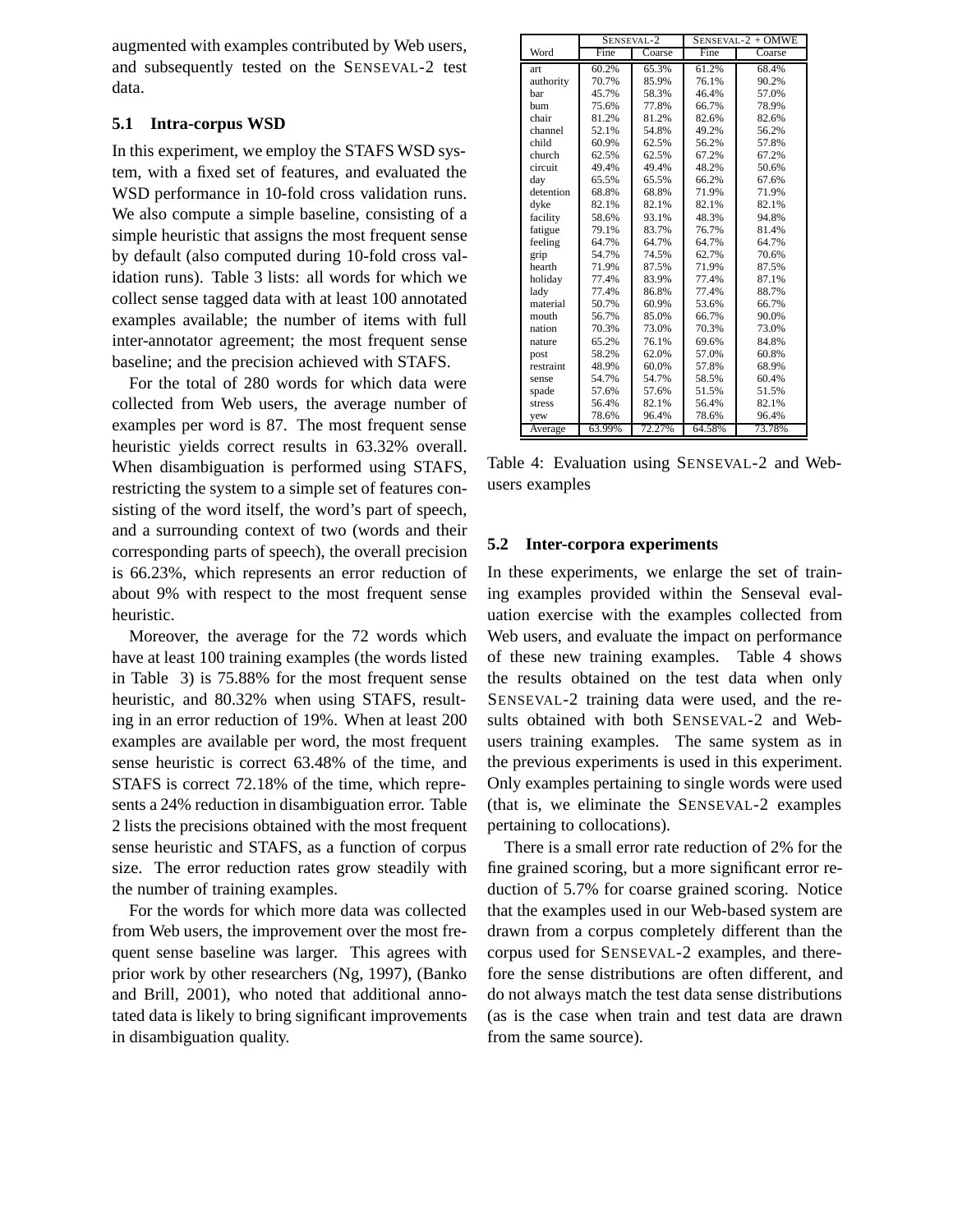| Word      | Set size | Baseline | <b>STAFS</b> | Word     | Set size | Baseline | <b>STAFS</b> | Word       | Set size | <b>Baseline</b> | <b>STAFS</b> |
|-----------|----------|----------|--------------|----------|----------|----------|--------------|------------|----------|-----------------|--------------|
| activity  | 103      | 90.00%   | 90.00%       | arm      | 142      | 52.50%   | 80.62%       | art        | 107      | 30.00%          | 63.53%       |
| attitude  | 107      | 100.00%  | 100.00%      | bank     | 160      | 91.88%   | 91.88%       | bar        | 107      | 61.76%          | 70.59%       |
| bed       | 142      | 98.12%   | 98.12%       | blood    | 136      | 91.05%   | 91.05%       | brother    | 101      | 95.45%          | 95.45%       |
| building  | 114      | 87.33%   | 88.67%       | captain  | 101      | 47.27%   | 48.18%       | car        | 144      | 99.44%          | 99.44%       |
| cell      | 126      | 89.44%   | 88.33%       | chance   | 115      | 56.25%   | 81.88%       | channel    | 103      | 84.62%          | 86.15%       |
| chapter   | 137      | 68.50%   | 71.50%       | child    | 105      | 55.33%   | 84.67%       | circuit    | 197      | 31.92%          | 45.77%       |
| coffee    | 115      | 95.00%   | 95.00%       | day      | 192      | 34.76%   | 44.76%       | degree     | 140      | 71.43%          | 82.14%       |
| device    | 106      | 98.12%   | 98.12%       | doctor   | 133      | 100.00%  | 100.00%      | dog        | 130      | 100.00%         | 100.00%      |
| door      | 112      | 54.62%   | 45.38%       | eye      | 117      | 96.11%   | 96.11%       | facility   | 205      | 81.60%          | 74.40%       |
| father    | 160      | 96.88%   | 96.88%       | function | 105      | 24.67%   | 32.00%       | god        | 110      | 71.82%          | 81.82%       |
| grip      | 239      | 45.94%   | 61.88%       | gun      | 143      | 94.71%   | 94.71%       | hair       | 147      | 96.67%          | 96.67%       |
| horse     | 138      | 100.00%  | 100.00%      | image    | 120      | 36.67%   | 71.67%       | individual | 103      | 96.15%          | 96.15%       |
| interest  | 1066     | 39.91%   | 71.08%       | kid      | 106      | 83.75%   | 84.38%       | law        | 106      | 38.12%          | 66.88%       |
| letter    | 137      | 85.00%   | 81.00%       | list     | 102      | 100.00%  | 100.00%      | material   | 196      | 77.60%          | 76.40%       |
| mother    | 119      | 99.00%   | 99.00%       | mouth    | 151      | 74.38%   | 77.50%       | name       | 136      | 98.42%          | 98.42%       |
| object    | 183      | 96.19%   | 96.19%       | office   | 209      | 62.76%   | 61.03%       | officer    | 103      | 56.15%          | 55.38%       |
| people    | 120      | 99.17%   | 99.17%       | plant    | 126      | 98.89%   | 98.89%       | pressure   | 106      | 72.50%          | 70.62%       |
| product   | 216      | 80.74%   | 81.48%       | report   | 101      | 66.36%   | 60.91%       | rest       | 360      | 51.11%          | 67.22%       |
| restraint | 204      | 22.92%   | 46.25%       | room     | 124      | 100.00%  | 100.00%      | sea        | 205      | 90.80%          | 90.80%       |
| season    | 102      | 92.50%   | 92.50%       | song     | 116      | 92.35%   | 92.35%       | structure  | 112      | 75.38%          | 72.31%       |
| sun       | 101      | 63.64%   | 66.36%       | term     | 125      | 71.18%   | 90.59%       | treatment  | 108      | 67.78%          | 66.67%       |
| tree      | 105      | 100.00%  | 100.00%      | trial    | 109      | 87.37%   | 86.84%       | type       | 135      | 92.78%          | 92.78%       |
| unit      | 108      | 54.44%   | 46.67%       | volume   | 103      | 63.85%   | 54.62%       | water      | 103      | 53.85%          | 72.31%       |

Table 3: Words with more than 100 sense tagged examples: (1) set size, (2) precision attainable with the most frequent sense heuristic, (3) precision attainable with the STAFS WSD system

#### **6 Conclusions and future work**

Collecting data from Web users has the potential of creating a large sense tagged corpus. In this paper we investigated the amount and quality of data collected during the first year of deployment of the activity. The experiments performed showed that inter-tagger agreement, replicability, and disambiguation results obtained on these data are comparable with what can be achieved with data collected using the traditional method of hiring lexicographers, at a much lower cost.

#### **Acknowledgments**

We want to thank the Open Mind Word Expert contributors who are making all this work possible. We are also grateful to Ted Pedersen and the NLP group at University of Minnesota at Duluth for interesting discussions and important contributions to this data collection process, to Adam Kilgarriff for valuable suggestions, and to all the Open Mind Word Expert users who have emailed us with their feedback and suggestions, helping us improve this activity.

#### **References**

M. Banko and E. Brill. 2001. Scaling to very very large corpora for natural language disambiguation. In *Proceedings of the 39th Annual Meeting of the Association* *for Computational Lingusitics (ACL-2001)*, Toulouse, France, July.

- R. Bruce and J. Wiebe. 1994. Word sense disambiguation using decomposable models. In *Proceedings of the 32nd Annual Meeting of the Association for Computational Linguistics (ACL-94)*, pages 139–146, LasCruces, NM, June.
- M. Collins. 1996. A new statistical parser based on bigram lexical dependencies. In *Proceedings of the 34th Annual Meeting of the ACL*, Santa Cruz.
- I. Dagan, , and S.P. Engelson. 1995. Committee-based sampling for training probabilistic classifiers. In *International Conference on Machine Learning*, pages 150–157.
- P. Edmonds. 2000. Designing a task for Senseval-2, May. Available online at http://www.itri.bton.ac.uk/events/senseval.
- A. Kilgarriff and M. Palmer, editors. 2000. *Computer and the Humanities. Special issue: SENSEVAL. Evaluating Word Sense Disambiguation programs*, volume 34, April.
- A. Kilgarriff. 1998. Gold standard datasets for evaluating word sense disambiguation programs. *Computer Speech and Language*, 12(4):453–472.
- A. Kilgarriff. 1999. 95% replicability for manual word sense tagging. In *Proceedings of European Association for Computational Linguistics*, pages 277–278, Bergen, Norway, June.